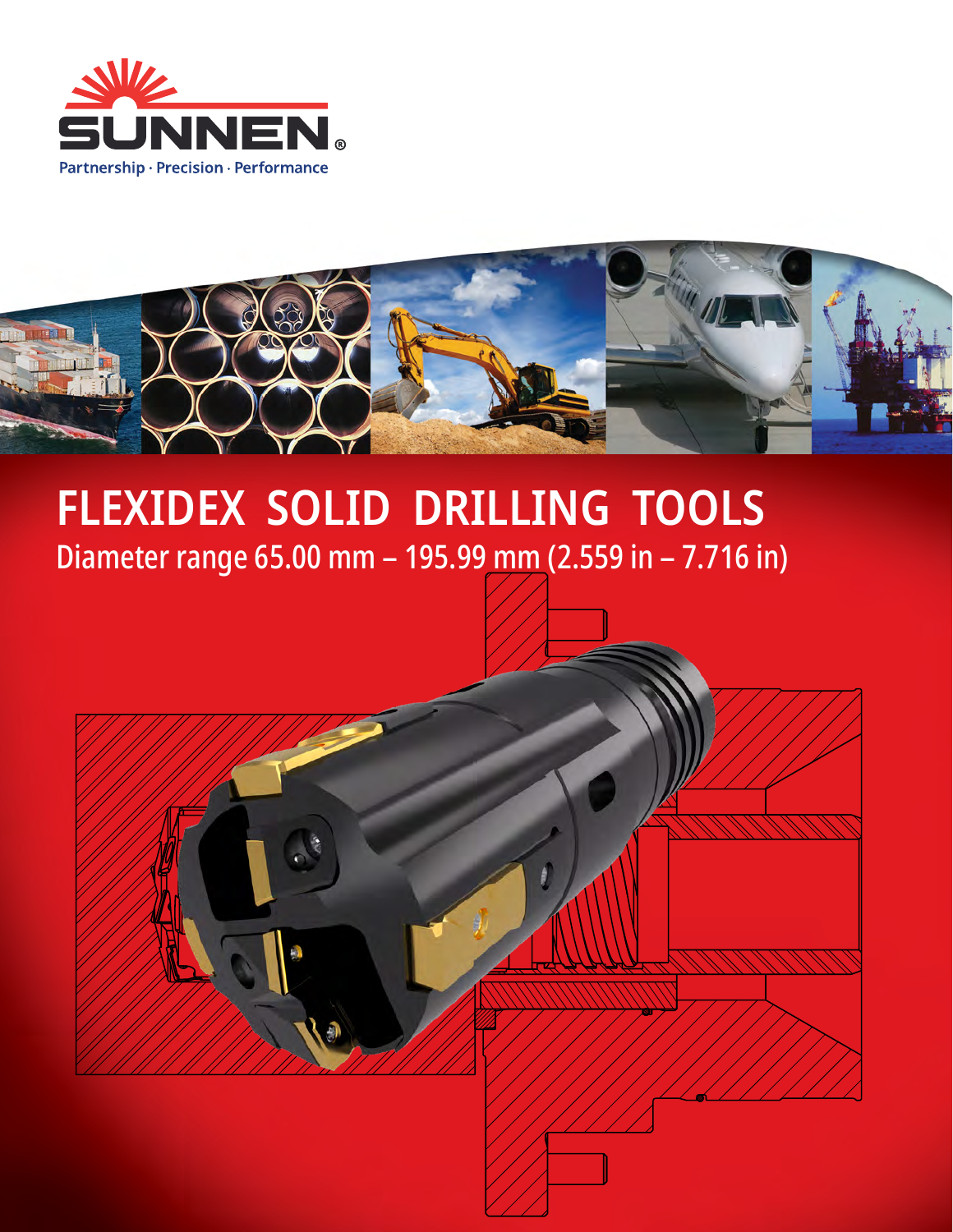# **FlexiDex Single Tube System**

Diameter Range: 65.00 mm – 195.99 mm (2.559 in – 7.716 in)

# $^{\prime}$  L  $^{\prime}$

101.60 - 125.99 mm 2.5 mm 4.000 - 4.960 in 0.098 in 126.00 - 127.99 mm 1.5 mm 4.961 - 5.039 in  $\Big| 0.059$  in 128.00 - 195.99 mm 2.5 mm 5.040 - 7.716 in 0.098 in

Ï

# Drill Head Part Numbering Code Example: Metric: FDM#####M414 Imperial: FD#####M414

| FD                     | M#####    |                                            | M      |                        |                      |                    |      |      |
|------------------------|-----------|--------------------------------------------|--------|------------------------|----------------------|--------------------|------|------|
| <b>FlexiDex Prefix</b> |           | <b>Bore Size</b>                           |        | <b>Connection Type</b> | <b>Thread Starts</b> |                    |      |      |
| Description            | Code      | <b>Description</b>                         | Code   | <b>Description</b>     | Code                 | <b>Description</b> | Code | Code |
|                        |           | Size in Metric<br>$(H#### + m))$           | M##### | Male / External        | м                    | Four-Start         | 4    |      |
| FlexiDex               | <b>FD</b> | Size in Imperial<br>$\#$ # $\#$ ## $\#$ in | #####  | Female / Internal      |                      | Single-Start       |      | 14   |

# **Connection Size Numbering Code**

| Bore<br>Size Range | mm                 | mm                    | mm | mm | mm | mm                                                            | mm            | (65.00-66.99 67.00-72.99 73.00 - 79.99 80.00 - 86.99 87.00 - 99.99 100.00 - 111.99 100.00 - 119.99 112.00 - 123.99 124.00 - 135.99 136.00 - 147.99 148.00 - 159.99 160.00 - 171.99 172.00 - 183.99 184.00-195.99 184.00-195.99<br>mm | mm            | mm            | mm            | mm            | mm          | mm          |
|--------------------|--------------------|-----------------------|----|----|----|---------------------------------------------------------------|---------------|--------------------------------------------------------------------------------------------------------------------------------------------------------------------------------------------------------------------------------------|---------------|---------------|---------------|---------------|-------------|-------------|
|                    | 2.559-<br>2.637 in | $2.638 -$<br>2.873 in | ın |    |    | 2.874 - 3.149   3.150 - 3.424   3.425 - 3.936   3.937 - 4.409 | 4.410 - 4.724 | 4.410 - 4.881                                                                                                                                                                                                                        | 4.882 - 5.353 | 5.354 - 5.826 | 5.827 - 6.298 | 6.299 - 6.771 | 6.772-7.243 | 7.244-7.716 |
| Code               |                    |                       | 16 |    | 18 |                                                               |               |                                                                                                                                                                                                                                      |               |               |               | 24            |             | 26          |

| Drill Ø            | Item Code    | Drill Tube | <b>Dimensions</b> |           |          | Drill Ø                              | Radial Adjustment               |
|--------------------|--------------|------------|-------------------|-----------|----------|--------------------------------------|---------------------------------|
| 'D'                |              |            | <b>Tube OD</b>    | L.        | 'd'      | 'D'                                  |                                 |
| 65.00 - 66.99 mm   | FDM#####M414 |            | 56 mm             | 200 mm    | 52 mm    | 65.00 - 68.99 mm                     | $0.75$ mm                       |
| 2.559 - 2.637 in   | FD#####M414  | 14         | 2.205 in          | 7.874 in  | 2.047 in | 2.559 - 2.716 in                     | $0.030$ in                      |
| 67.00 - 72.99 mm   | FDM#####M415 |            | 62 mm             | 200 mm    | 58 mm    | 69.00 - 69.99 mm                     | $0.5$ mm                        |
| 2.638 - 2.873 in   | FD#####M415  | 15         | 2.441 in          | 7.874 in  | 2.283 in | 2.717 - 2.755 in                     | $0.020$ in                      |
| 73.00 - 79.99 mm   | FDM#####M416 |            | 68 mm             | 200 mm    | 63 mm    | 70.00 - 70.99 mm                     | 0.0 <sub>mm</sub>               |
| 2.874 - 3.149 in   | FD#####M416  | 16         | 2.677 in          | 7.874 in  | 2.480 in | 2.756 - 2.794 in                     | 0.0 <sub>in</sub>               |
| 80.00 - 86.99 mm   | FDM#####M417 |            | 75 mm             | 225 mm    | 70 mm    | 71.00 - 71.99 m                      | 1.0 <sub>mm</sub>               |
| 3.150 - 3.424 in   | FD#####M417  | 17         | 2.953 in          | 8.858 in  | 2.756 in | 2.795 - 2.834 in                     | $0.039$ in                      |
| 87.00 - 94.99 mm   | FDM#####M418 |            | 82 mm             | 225 mm    | 77 mm    | 72.00 - 72.99 mm                     | $0.5$ mm                        |
| 3.425 - 3.739 in   | FD#####M418  | 18         | 3.228 in          | 8.858 in  | 3.031 in | 2.835 - 2.873 in                     | $0.020$ in                      |
| 95.00 - 99.99 mm   | FDM#####M418 |            | 82 mm             | 240 mm    | 77 mm    | 73.00 - 76.99 mm                     | $2.0$ mm                        |
| 3.740 - 3.936 in   | FD#####M418  | 18         | 3.228 in          | 9.449in   | 3.031 in | 2.874 - 3.031 in                     | $0.079$ in                      |
| 100.00 - 111.99 mm | FDM#####M419 |            | 94 mm             | 250 mm    | 89 mm    | 77.00 - 77.49 mm                     | $1.5 \text{ mm}$                |
| 3.937 - 4.409 in   | FD#####M419  | 19         | 3.701 in          | 9.842 in  | 3.504 in | 3.032 - 3.050 in<br>77.50 - 78.99 mm | $0.059$ in<br>1.0 <sub>mm</sub> |
| 112.00 - 119.99 mm | FDM#####M420 |            | 106 mm            | 260 mm    | 101 mm   | 3.051 - 3.109 in                     | $0.039$ in                      |
| 4.410 - 4.724 in   | FD#####M420  | 20         | 4.173 in          | 10.236 in | 3.976 in | 79.00 - 88.99 mm                     | 2.0 <sub>mm</sub>               |
| 120.00 - 123.99 mm | FDM#####M420 |            | 106 mm            | 270 mm    | 101 mm   | 3.110 - 3.503 in                     | 0.079 in                        |
| 4.725 - 4.881 in   | FD#####M420  | 20         | 4.173 in          | 10.630 in | 3.976 in | 89.00 - 89.99 mm                     | $1.5$ mm                        |
| 124.00 - 135.99 mm | FDM#####M421 |            | 118 mm            | 270 mm    | 113 mm   | 3.504 - 3.542 in                     | $0.059$ in                      |
| 4.882 - 5.353 in   | FD#####M421  | 21         | 4.646 in          | 10.630 in | 4.449 in | 90.00 - 92.49 mm                     | 2.0 <sub>mm</sub>               |
| 136.00 - 147.99 mm | FDM#####M422 |            | 130 mm            | 270 mm    | 125 mm   | 3.543 - 3.641 in                     | 0.079 in                        |
| 5.354 - 5.826 in   | FD#####M422  | 22         | 5.118 in          | 10.630 in | 4.921 in | 92.50 - 93.99 mm                     | 1.0 <sub>mm</sub>               |
| 148.00 - 159.99 mm | FDM#####M423 |            | 142 mm            | 285 mm    | 137 mm   | 3.642 - 3.700 in                     | $0.039$ in                      |
| 5.827 - 6.298 in   | FD#####M423  | 23         | 5.591 in          | 11.220 in | 5.394 in | 94.00 - 94.99 mm                     | $0.75$ mm                       |
| 160.00 - 171.99 mm | FDM#####M424 |            | 154 mm            | 285 mm    | 149 mm   | 3.701 - 3.739 in                     | $0.030$ in                      |
| 6.299 - 6.771 in   | FD#####M424  | 24         | 6.063 in          | 11.220 in | 5.866 in | 95.00 - 99.99 mm                     | $2.0$ mm                        |
| 172.00 - 183.99 mm | FDM#####M425 |            | 166 mm            | 300 mm    | 161 mm   | 3.740 - 3.936 in                     | $0.079$ in                      |
| 6.772 - 7.243 in   | FD#####M425  | 25         | 6.535 in          | 11.811 in | 6.339 in | 100.00 - 100.99 mm                   | $2.5$ mm                        |
| 184.00 - 195.99 mm | FDM#####M426 |            | 178 mm            | 315 mm    | 173 mm   | 3.937 - 3.976 in                     | 0.098 in                        |
| 7.244 - 7.716 in   | FD#####M426  | 26         | 7.008 in          | 12.402 in | 6.811 in | 101.00 - 101.59 mm                   | $2.0$ mm                        |
|                    |              |            |                   |           |          | 3.977 - 3.999 in                     | $0.079$ in                      |

**Sunnen's FlexiDex deep hole drilling heads, inserts, cartridges, and pads are a direct replacement for Sandvik's CoroDrill® 801 series of tools.**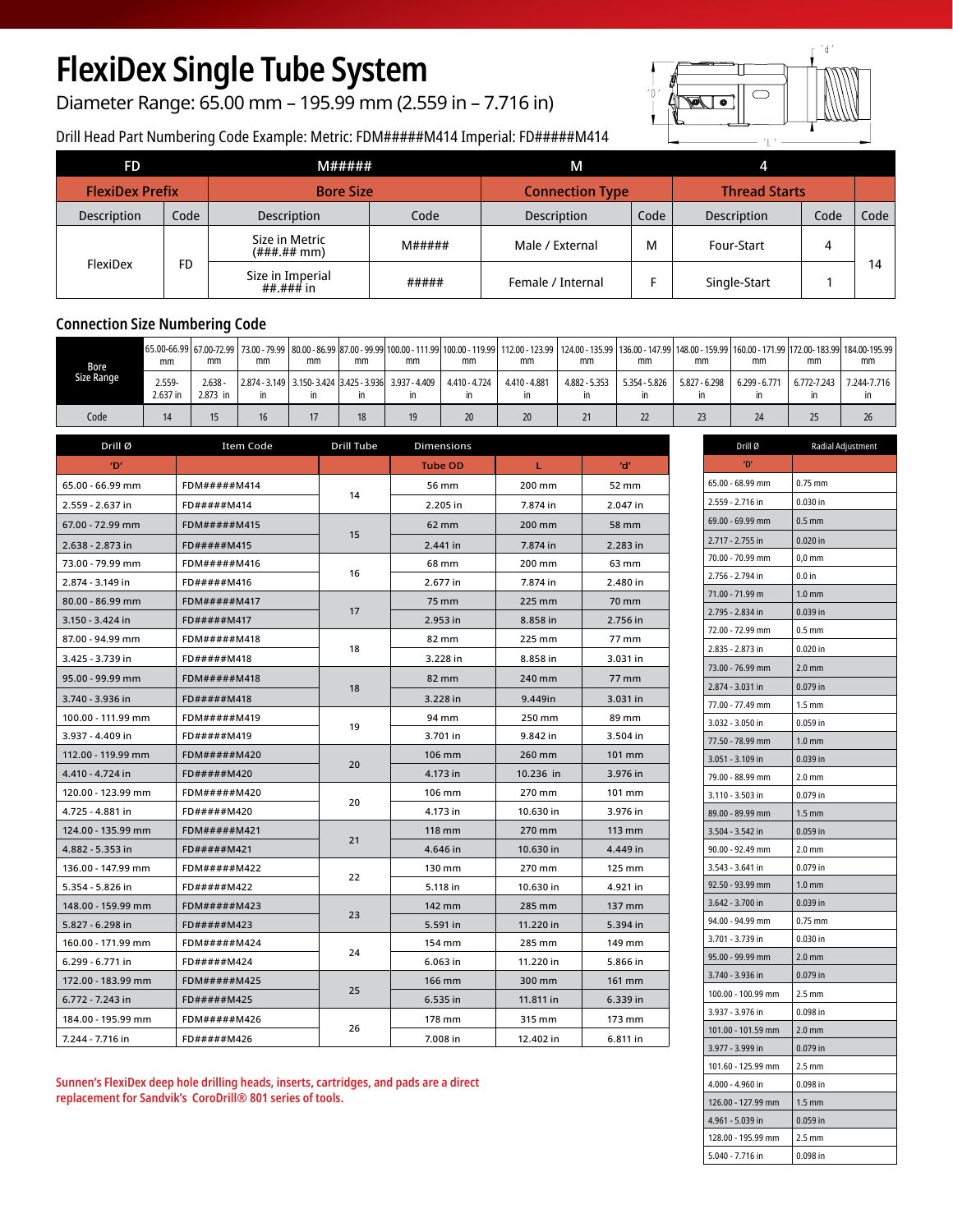# **FlexiDex Cartridge/Insert Range Chart**

| Drill Ø                                | Peripheral       |              |               |                      | Intermediate                     |                      |                  | Central        |                           |  |
|----------------------------------------|------------------|--------------|---------------|----------------------|----------------------------------|----------------------|------------------|----------------|---------------------------|--|
| 'D'                                    | <b>Cartridge</b> | <b>Qty</b>   | <b>Insert</b> | Cartridge            | Qty                              | <b>Insert</b>        | <b>Cartridge</b> | Qty            | <b>Insert</b>             |  |
| 65.00 - 68.99 mm                       | CTFDN13P         | $\mathbf{1}$ | BTTDN13P      | CTFDN12I             | $\mathbf{1}$                     | BTDDN12I             | CTFDN12C         | $\mathbf{1}$   | BTDDN12C                  |  |
| 2.559 - 2.716 in                       |                  |              |               |                      |                                  |                      |                  |                |                           |  |
| 69.00 - 70.99 mm                       | CTFDN13P         | $\mathbf{1}$ | BTTDN13P      | CTFDN08I             | $\mathbf{1}$                     | BTDDN08I             | BTDDN08I         | $\mathbf{1}$   | BTDDN06C                  |  |
| 2.717 - 2.794 in                       |                  |              |               |                      |                                  |                      | CTFDN06C2        | $\mathbf{1}$   | BTDDN06C(1) & BTDDN08C(1) |  |
| 71.00 - 72.99 mm                       | CTFDN18P         | $\mathbf{1}$ | BTTDN18P      | CTFDN12I             | $\mathbf{1}$                     | BTDDN12I             | CTFDN10C         | $\mathbf{1}$   | BTDDN10C                  |  |
| 2.795 - 2.873 in<br>73.00 - 78.99 mm   |                  |              |               |                      |                                  |                      |                  |                |                           |  |
| 2.874 - 3.109 in                       | CTFDN18P         | $\mathbf{1}$ | BTTDN18P      | CTFDN12I             | $\mathbf{1}$                     | BTDDN12I             | CTFDN12C         | $\mathbf{1}$   | BTDDN12C                  |  |
| 79.00 - 84.99 mm                       |                  |              |               |                      |                                  |                      | CTFDN06C         | $\mathbf{1}$   | BTDDN06C                  |  |
| 3.110 - 3.346 in                       | CTFDN18P         | $\mathbf{1}$ | BTTDN18P      | CTFDN12I             | $\mathbf{1}$                     | BTDDN12I             | CTFDN06C2        | $\mathbf{1}$   | BTDDN06C(1) & BTDDN08C(1) |  |
| 85.00 - 89.99 mm                       |                  |              |               |                      |                                  |                      | CTFDN06C         | $\mathbf{1}$   | BTDDN06C                  |  |
| 3.347 - 3.542 in                       | CTFDN18P         | $\mathbf{1}$ | BTTDN18P      | CTFDN12I             | $\overline{1}$                   | BTDDN12I             | CTFDN08C         | $\overline{2}$ | BTDDN08C                  |  |
| 90.00 - 94.99 mm                       |                  |              |               |                      |                                  |                      |                  |                |                           |  |
| 3.543 - 3.739 in                       | CTFDN18P         | $\mathbf{1}$ | BTTDN18P      | CTFDN12I             | $\mathbf{1}$                     | BTDDN12I             | CTFDN08C         | 3              | BTDDN08C                  |  |
| 95.00 - 101.59 mm                      | CTFDN18P         | $\mathbf{1}$ | BTTDN18P      | CTFDN08I             | $\overline{2}$                   | BTDDN08I             | CTFDN12C         | $\mathbf{1}$   | BTDDN12C                  |  |
| 3.740 - 3.999 in                       |                  |              |               | CTFDN12I             | $\mathbf{1}$                     | BTDDN12I             |                  |                |                           |  |
| 101.60 - 109.99 mm                     | CTFDN18P         | $\mathbf{1}$ | BTTDN18P      | CTFDN08I             | $\mathbf{1}$                     | BTDDN08I             | CTFDN12C         | $\mathbf{1}$   | BTDDN12C                  |  |
| 4.000 - 4.330 in                       |                  |              |               | CTFDN12I             | $\overline{2}$                   | BTDDN12I             |                  |                |                           |  |
| 110.00 - 119.99 mm                     | CTFDN18P         | $\mathbf{1}$ | BTTDN18P      | CTFDN12I             | $\overline{3}$                   | BTDDN12I             | CTFDN12C         | $\mathbf{1}$   | BTDDN12C                  |  |
| 4.331 - 4.724 in                       |                  |              |               |                      |                                  |                      |                  |                |                           |  |
| 120.00 - 127.99 mm                     | CTFDN18P         | $\mathbf{1}$ | BTTDN18P      | CTFDN08I             | $\overline{4}$                   | BTDDN08I             | CTFDN12C         | $\mathbf{1}$   | BTDDN12C                  |  |
| 4.725 - 5.039 in                       |                  |              |               | CTFDN12I             | $\mathbf{1}$                     | BTDDN12I             |                  |                |                           |  |
| 128.00 - 135.79 mm                     | CTFDN18P         | $\mathbf{1}$ | BTTDN18P      | CTFDN08I             | $\overline{3}$                   | BTDDN08I             | CTFDN12C         | $\mathbf{1}$   | BTDDN12C                  |  |
| 5.040 - 5.346 in                       |                  |              |               | CTFDN12I             | $\overline{2}$<br>$\overline{2}$ | BTDDN12I             |                  |                |                           |  |
| 135.80 - 144.99 mm<br>5.347 - 5.708 in | CTFDN18P         | $\mathbf{1}$ | BTTDN18P      | CTFDN08I<br>CTFDN12I | 3                                | BTDDN08I<br>BTDDN12I | CTFDN12C         | $\mathbf{1}$   | BTDDN12C                  |  |
| 145.00 - 154.49 mm                     |                  |              |               | CTFDN08I             | $\mathbf{1}$                     | BTDDN08I             |                  |                |                           |  |
| 5.709 - 6.082 in                       | CTFDN18P         | $\mathbf{1}$ | BTTDN18P      | CTFDN12I             | $\overline{4}$                   | BTDDN12I             | CTFDN12C         | $\mathbf{1}$   | BTDDN12C                  |  |
| 154.50 - 163.99 mm                     |                  |              |               |                      |                                  |                      |                  |                |                           |  |
| 6.083 - 6.456 in                       | CTFDN18P         | $\mathbf{1}$ | BTTDN18P      | CTFDN12I             | 5                                | BTDDN12I             | CTFDN12C         | $\mathbf{1}$   | BTDDN12C                  |  |
| 164.00 - 169.99 mm                     |                  |              |               | CTFDN08I             | $6\phantom{1}$                   | BTDDN08I             | CTFDN08C         | $\overline{2}$ | BTDDN08C                  |  |
| 6.457 - 6.692 in                       | CTFDN18P         | $\mathbf{1}$ | BTTDN18P      | CTFDN12I             | $\mathbf{1}$                     | BTDDN12I             | CTFDN10C         | $\mathbf{1}$   | BTDDN10C                  |  |
| 170.00 - 179.49 mm                     |                  |              |               | CTFDN08I             | 5                                | BTDDN08I             | CTFDN08C         | $\overline{2}$ | BTDDN08C                  |  |
| 6.693 - 7.066 in                       | CTFDN18P         | $\mathbf{1}$ | BTTDN18P      | CTFDN12I             | $\overline{2}$                   | BTDDN12I             | CTFDN10C         | $\mathbf{1}$   | BTDDN10C                  |  |
| 179.50 - 188.99 mm                     | CTFDN18P         | $\mathbf{1}$ | BTTDN18P      | CTFDN08I             | $\overline{4}$                   | BTDDN08I             | CTFDN08C         | $\overline{2}$ | BTDDN08C                  |  |
| 7.067 - 7.440 in                       |                  |              |               | CTFDN12I             | 3                                | BTDDN12I             | CTFDN10C         | $\mathbf{1}$   | BTDDN10C                  |  |
| 189.00 - 195.99 mm                     | CTFDN18P         | $\mathbf{1}$ | BTTDN18P      | CTFDN08I             | $\overline{3}$                   | BTDDN08I             | CTFDN08C         | $\overline{2}$ | BTDDN08C                  |  |
| 7.441 - 7.716 in                       |                  |              |               | CTFDN12I             | 4                                | BTDDN12I             | CTFDN10C         | $\mathbf{1}$   | BTDDN10C                  |  |







**Peripheral Insert Central Insert Intermediate Insert**





**Peripheral Cartridge Central Cartridge Intermediate Cartridge**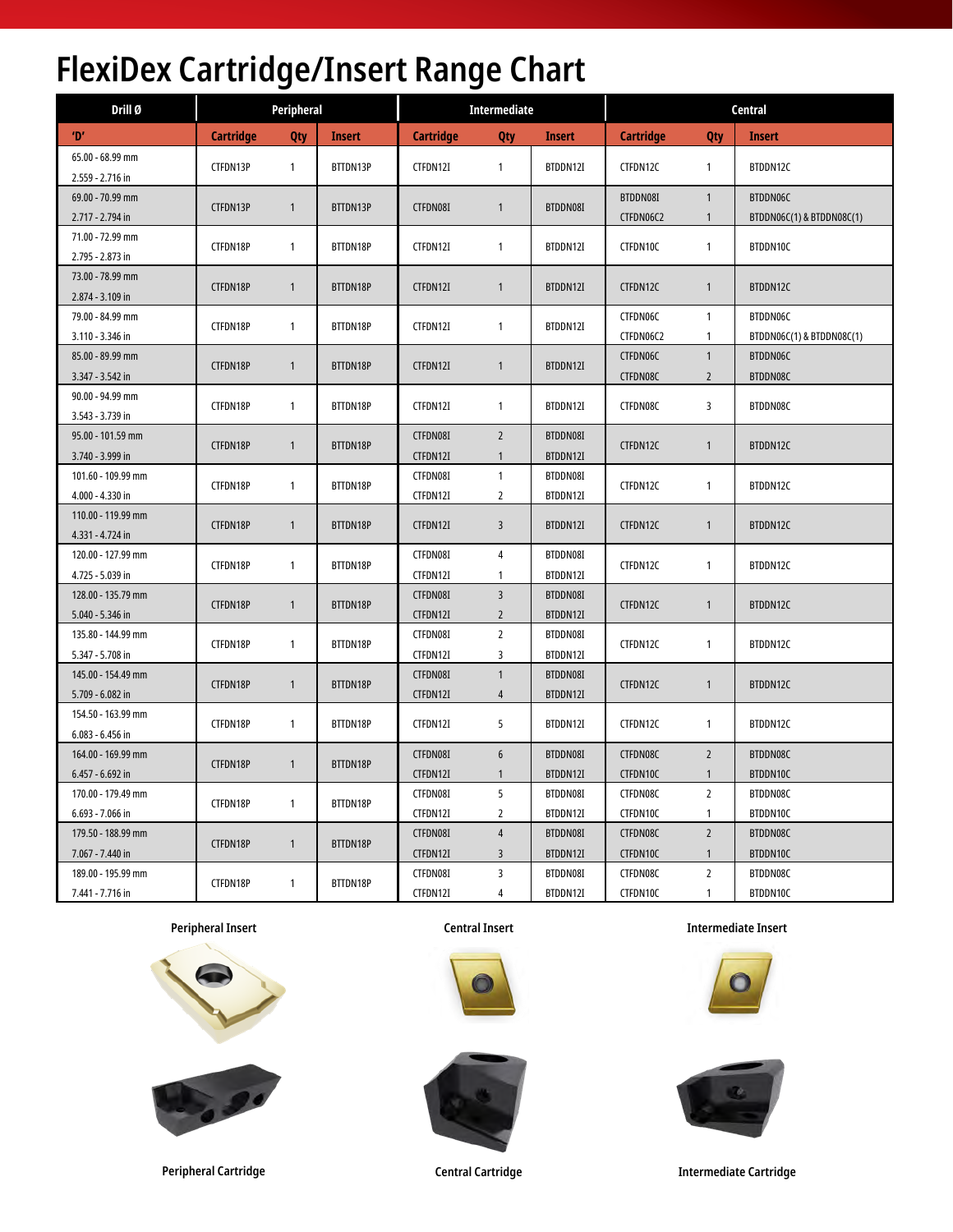# **FlexiDex Pad Range Chart**

| <b>Drill</b>       | <b>Support Pad</b> |     | Safety Pad |     | Sub Guide Pad |              | Pad Screw       |                |  |
|--------------------|--------------------|-----|------------|-----|---------------|--------------|-----------------|----------------|--|
| 'D'                | Cartridge          | Qty | Pad        | Qty | Pad           | Qty          | <b>Screw</b>    | Qty            |  |
| 65.00 - 70.99 mm   |                    | 3   |            | 3   |               |              |                 |                |  |
| 2.559 - 2.794 in   | GPS1435D0650       |     | SPS142067  |     | SPF142067     | $\mathbf{1}$ | <b>PHSM1158</b> | 7              |  |
| 71.00 - 74.99 mm   | GPS1435D0650       | 3   | SPS142067  | 3   | SPF142067     | $\mathbf{1}$ | <b>PHSM1158</b> | $\overline{7}$ |  |
| 2.795 - 2.952 in   |                    |     |            |     |               |              |                 |                |  |
| 75.00 - 84.99 mm   | GPS1435D0750       | 3   | SPS142067  | 3   | SPF142067     | $\mathbf{1}$ |                 | $\overline{7}$ |  |
| 2.953 - 3.346 in   |                    |     |            |     |               |              | <b>PHSM1158</b> |                |  |
| 85.00 - 99.99 mm   | GPS1435D0850       | 3   | SPS142067  | 3   | SPF142067     | $\mathbf{1}$ | <b>PHSM1158</b> | $\overline{7}$ |  |
| 3.347 - 3.936 in   |                    |     |            |     |               |              |                 |                |  |
| 100.00 - 109.99 mm | GPS2050D1000       | 3   |            | 3   | SPF202582     |              | <b>PHSM1160</b> |                |  |
| 3.937 - 4.330 in   |                    |     | SPS202582  |     |               | 1            |                 | $\overline{7}$ |  |
| 110.00 - 119.99 mm |                    |     |            | 3   |               |              |                 | $\overline{7}$ |  |
| 4.331 - 4.724 in   | GPS2050D1100       | 3   | SPS202582  |     | SPF202582     | $\mathbf{1}$ | <b>PHSM1160</b> |                |  |
| 120.00 - 129.99 mm | GPS2050D1200       | 3   | SPS202582  | 3   | SPF202582     | $\mathbf{1}$ | <b>PHSM1160</b> | $\overline{7}$ |  |
| 4.725 - 5.117 in   |                    |     |            |     |               |              |                 |                |  |
| 130.00 - 139.99 mm | GPS2050D1300       | 3   | SPS202582  | 3   | SPF202582     | $\mathbf{1}$ | <b>PHSM1160</b> |                |  |
| 5.118 - 5.511 in   |                    |     |            |     |               |              |                 | $\overline{7}$ |  |
| 140.00 - 149.99 mm | GPB2050D1400       | 3   | SPS202582  | 3   | SPF202582     | $\mathbf{1}$ | PHSM1160        | $\overline{7}$ |  |
| 5.512 - 5.905 in   |                    |     |            |     |               |              |                 |                |  |
| 150.00 - 159.99 mm | GPB2050D1500       | 3   | SPS202582  | 3   | SPF202582     | $\mathbf{1}$ | <b>PHSM1160</b> | 7              |  |
| 5.906 - 6.298 in   |                    |     |            |     |               |              |                 |                |  |
| 160.00 - 169.99 mm | GPB2050D1600       | 3   | SPS202582  | 3   | SPF202582     | 1            | <b>PHSM1160</b> | $\overline{7}$ |  |
| 6.299 - 6.692 in   |                    |     |            |     |               |              |                 |                |  |
| 170.00 - 179.99 mm | GPB2050D1700       | 3   | SPS202582  | 3   | SPF202582     | $\mathbf{1}$ | <b>PHSM1160</b> |                |  |
| 6.693 - 7.086 in   |                    |     |            |     |               |              |                 | $\overline{7}$ |  |
| 180.00 - 195.99 mm | GPB2050D1800       | 3   | SPS202582  | 3   | SPF202582     | $\mathbf{1}$ | <b>PHSM1160</b> |                |  |
| 7.087 - 7.716 in   |                    |     |            |     |               |              |                 | $\overline{7}$ |  |



**Solid Carbide Support and Safety Pad**



**Brazed Carbide Support Pad**



**Sub Guide Pad**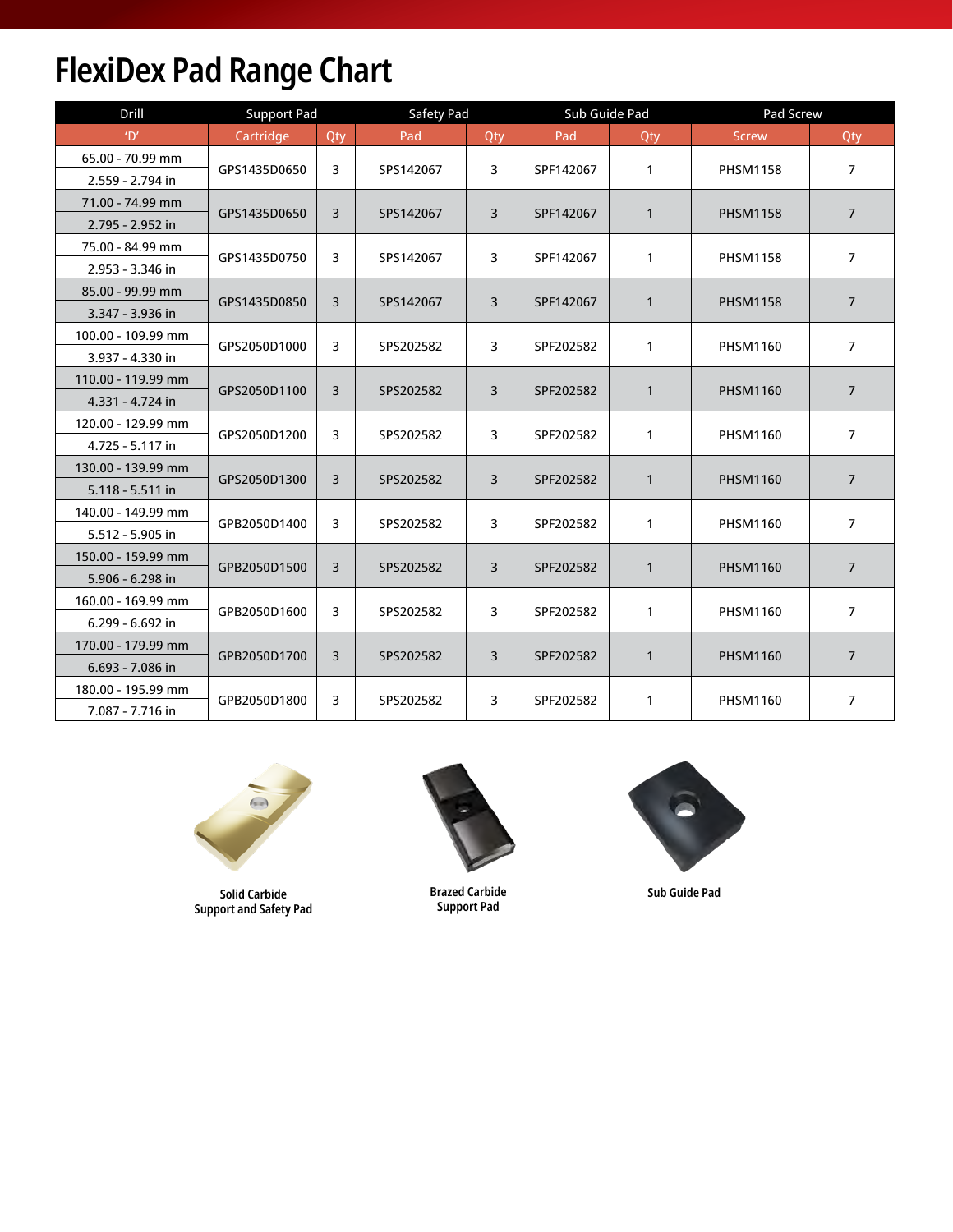# **Spare Parts**

| Peripheral Cartridge |                        |         |          |                     |                         |                 |  |  |  |
|----------------------|------------------------|---------|----------|---------------------|-------------------------|-----------------|--|--|--|
| Cartridge            | <b>Cartridge Screw</b> | Washer  | Insert   | <b>Insert Screw</b> | <b>Adjustment Screw</b> | <b>Shim Set</b> |  |  |  |
| CTFDN13P             | <b>PHSM516</b>         | PHWM519 | BTTDN13P | <b>PHSM1154</b>     | <b>PHSM596</b>          | SHM1445*        |  |  |  |
| CTFDN18P             | <b>PHSM607</b>         | PHWM518 | BTTDN18P | <b>PHSM1159</b>     | <b>PHSM596</b>          | SHM1850*        |  |  |  |

| Intermediate Cartridge |                        |          |                 |  |  |  |  |  |  |
|------------------------|------------------------|----------|-----------------|--|--|--|--|--|--|
| Cartridge              | <b>Cartridge Screw</b> | Insert   | Insert Screw    |  |  |  |  |  |  |
| CTFDN08I               | <b>PHSM1159</b>        | BTDDN08I | <b>PHSM1153</b> |  |  |  |  |  |  |
| CTFDN12I               | PHSM1160               | BTDDN12I | <b>PHSM1153</b> |  |  |  |  |  |  |

|           | Central Cartridge      |                    |                     |  |  |  |  |  |  |  |
|-----------|------------------------|--------------------|---------------------|--|--|--|--|--|--|--|
| Cartridge | <b>Cartridge Screw</b> | Insert             | <b>Insert Screw</b> |  |  |  |  |  |  |  |
| CTFDN06C  | <b>PHSM1159</b>        | BTDDN06C           | <b>PHSM1153</b>     |  |  |  |  |  |  |  |
| CTFDN08C  | <b>PHSM1159</b>        | BTDDN08C           | <b>PHSM1153</b>     |  |  |  |  |  |  |  |
| CTFDN10C  | PHSM1160               | BTDDN10C           | <b>PHSM1153</b>     |  |  |  |  |  |  |  |
| CTFDN12C  | PHSM1160               | BTDDN12C           | <b>PHSM1153</b>     |  |  |  |  |  |  |  |
|           |                        | <b>BTDDN06C(1)</b> | PHSM1153(2)         |  |  |  |  |  |  |  |
| CTFDN06C2 | PHSM1160               | BTDDN08C (1)       |                     |  |  |  |  |  |  |  |

|                  | <b>Support Pad</b>               |                                |                 |
|------------------|----------------------------------|--------------------------------|-----------------|
| <b>Solid Pad</b> | <b>Brazed Pad</b>                | <b>Pad Screw</b>               | <b>Shim Set</b> |
| GPS1435D0650     | GPB1435D0650                     | <b>PHSM1158</b>                |                 |
| 800-14 D065      | 430.32-12 D65.0                  | 5513 020-01                    |                 |
| GPS1435D0750     | GPB1435D0750                     | <b>PHSM1158</b>                | SHM1435*        |
| 800-16 D075      | 430.32-12 D75.0                  | 5513 020-01                    |                 |
| GPS1435D0850     | GPB1435D0850                     | <b>PHSM1158</b>                |                 |
| 800-18 D085      | 430.32-12 D85.0                  | 5513 020-01                    |                 |
| GPS2050D1000     | GPB2050D1000                     | <b>PHSM1160</b>                |                 |
| 800-20 D100      | 430.32-12 D100.0                 | 5513 020-26                    |                 |
| GPS2050D1100     | GPB2050D1100                     | <b>PHSM1160</b>                |                 |
| 800-22 D110      | 430.32-12 D110.0                 | 5513 020-26                    |                 |
| GPS2050D1200     | GPB2050D1200                     | PHSM1160                       |                 |
| 800-24 D120      | 430.32-12 D120.0                 | 5513 020-26                    |                 |
| GPS2050D1300     | GPB2050D1300                     | PHSM1160                       |                 |
| 800-26 D130      | 430.32-12 D130.0                 | 5513 020-26                    |                 |
|                  | GPB2050D1400<br>430.32-12 D140.0 | <b>PHSM1160</b><br>5513 020-26 | SHM2050*        |
|                  | GPB2050D1500<br>430.32-12 D150.0 | <b>PHSM1160</b><br>5513 020-26 |                 |
|                  | GPB2050D1600<br>430.32-12 D160.0 | PHSM1160<br>5513 020-26        |                 |
|                  | GPB2050D1700<br>430.32-12 D170.0 | <b>PHSM1160</b><br>5513 020-26 |                 |
|                  | GPB2050D1800<br>430.32-12 D180.0 | <b>PHSM1160</b><br>5513 020-26 |                 |

|                    | <b>Shim Part Descriptions</b>                                                                                                                 |                                                                                                                         |
|--------------------|-----------------------------------------------------------------------------------------------------------------------------------------------|-------------------------------------------------------------------------------------------------------------------------|
| <b>Part Number</b> | <b>Part Description</b>                                                                                                                       | <b>Long Description</b>                                                                                                 |
| SHM1445            | CARTRIDGE SHIM SET,<br>0.05MM (.002"), 0.1MM<br>(.004"), 0.2MM (.008"),<br>0.3MM (.012"), 0.5MM<br>(.020")SANDVIK REF<br>5549 128-40          | SHIM SET INCLUDES:<br>SHM1445005 (4),<br>SHM1445010 (4),<br>SHM1445020 (4),<br>SHM1445030 (4),<br>SHM1445050 (4)        |
| SHM1850            | CARTRIDGE SHIM SET,<br>0.05MM (.002"), 0.1MM<br>(.004"), 0.2MM (.008"),<br>0.3MM (.012"), 0.5MM<br>(.020")SANDVIK REF<br>5549 128-60          | <b>SHIM SET INCLUDES:</b><br>SHM1850005 (4),<br>SHM1850010 (4),<br>SHM1850020 (4).<br>SHM1850030 (4),<br>SHM1850050 (4) |
| SHM1420            | SAFETY PAD SHIM SET,<br>0.05MM (.002"), 0.1MM<br>(.004"), 0.2MM (.008"),<br>0.3MM (.012"), 0.5MM<br>(.020")SANDVIK REF<br>5549 126-90         | <b>SHIM SET INCLUDES:</b><br>SHM1420005 (4),<br>SHM1420010 (4),<br>SHM1420020 (4),<br>SHM1420030 (4).<br>SHM1420050 (4) |
| SHM2025            | SAFETY PAD SHIM SET,<br>0.05MM (.002"), 0.1MM<br>$(.004'')$ , 0.2MM $(.008'')$ ,<br>0.3MM (.012"), 0.5MM<br>(.020")SANDVIK REF<br>5549 126-91 | SHIM SET INCLUDES:<br>SHM2025005 (4),<br>SHM2025010 (4),<br>SHM2025020 (4),<br>SHM2025030 (4),<br>SHM2025050 (4)        |
| SHM1435            | <b>SUPPORT PAD SHIM</b><br>SET, 0.05MM (.002"),<br>0.1MM (.004"), 0.2MM<br>(.008"), 0.3MM (.012"),<br>0.5MM (.020")SANDVIK<br>REF 5549 127-20 | <b>SHIM SET INCLUDES:</b><br>SHM1435005 (4),<br>SHM1435010 (4),<br>SHM1435020 (4),<br>SHM1435030 (4),<br>SHM1435050 (4) |
| SHM2050            | SUPPORT PAD SHIM<br>SET, 0.05MM (.002"),<br>0.1MM (.004"), 0.2MM<br>(.008"), 0.3MM (.012"),<br>0.5MM (.020") SANDVIK<br>REF 5549 126-10       | SHIM SET INCLUDES:<br>SHM2050005 (4),<br>SHM2050010 (4),<br>SHM2050020 (4),<br>SHM2050030 (4),<br>SHM2050050 (4)        |
|                    | Safety Pad                                                                                                                                    |                                                                                                                         |
| Pad                | Pad Screw                                                                                                                                     | Shim Set                                                                                                                |
| SPS142067          | PHSM1158                                                                                                                                      | SHM1420*                                                                                                                |
| SPS202582          | PHSM1160                                                                                                                                      | SHM2025*                                                                                                                |
|                    | Sub Guide Pad                                                                                                                                 |                                                                                                                         |
| Pad                | <b>Pad Screw</b>                                                                                                                              | <b>Shim Set</b>                                                                                                         |
| SPF142067          | <b>PHSM1158</b>                                                                                                                               | SHM1420*                                                                                                                |

SPF202582 | PHSM1160 | SHM2025\*

# **Sandvik Coromant part number shown in Red**

\*For Shim Specification Details, please refer to Shim Part Descriptions Chart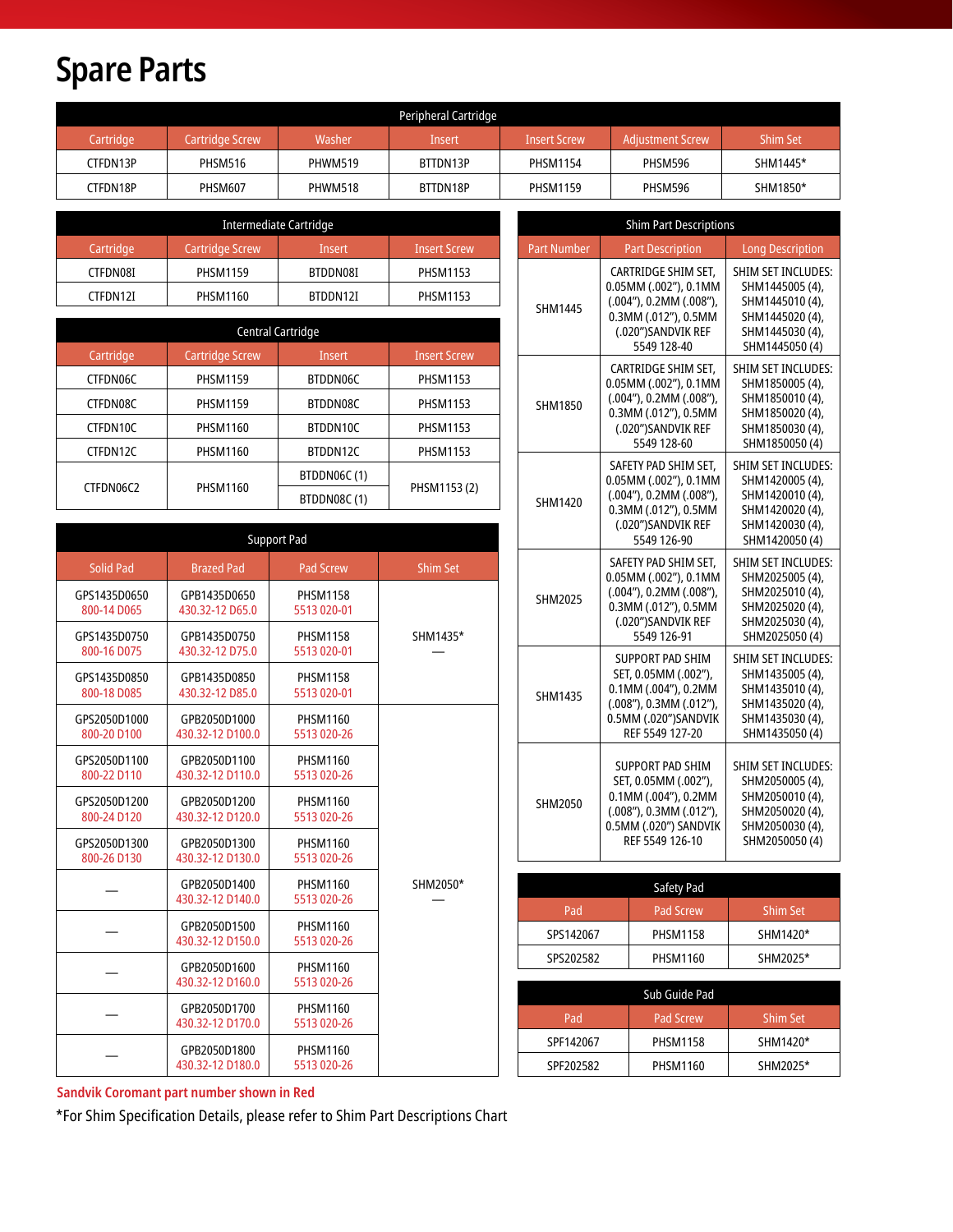# **FlexiDex - Feed & Speed**





# **Inch values**

|                         |                                      |                                                                                                       | <b>Specific cutting</b>    | <b>Hardness</b>    | Geometry / Grade   | <b>Cutting speed</b> | Drill diameter, inch       |
|-------------------------|--------------------------------------|-------------------------------------------------------------------------------------------------------|----------------------------|--------------------|--------------------|----------------------|----------------------------|
|                         |                                      |                                                                                                       | force                      | <b>Brinell</b>     |                    |                      | $\geq 2.500$               |
| ISO                     | <b>ANSI</b>                          | Material                                                                                              | kc1<br>lbs/in <sup>2</sup> | <b>HB</b>          |                    | vc ft/min            | Feed $f_n$ inch/rev        |
| P                       | 1018, 1020, 1215                     | <b>Unalloyed steel</b><br>Non-hardened 0.10-0.25% C                                                   | 290 000                    | 90-200             | $-G/-L/TE$         | 260-330              | .007-.014                  |
|                         | 1045, 1050, 1335                     | Non-hardened 0.25-0.55% C                                                                             | 304 500                    | 125-225            | $-G/TE$            | 260-330              | .007-.014                  |
|                         | 1055, 1060                           | Non-hardened 0.55-0.80% C                                                                             | 316 100                    | 150-250            | $-G/TE$            | 260-330              | .007-.014                  |
|                         | 1095                                 | High carbon steel, annealed                                                                           | 336 400                    | 180-275            | $-G/TE$            | 260-330              | .007-.014                  |
|                         | 4140, 52100, 8620                    | Low alloy steel<br>Non hardened                                                                       | 304 500                    | 150-260            | $-G/TE$            | 230-330              | .007-.014                  |
|                         | 4140, 52100, 8620                    | Hardened and tempered                                                                                 | 402 400                    | 220-450            | $-G/TE$            | 200-330              | .006-.014                  |
|                         | D3, H13, A2                          | <b>High alloy steel</b><br>Annealed                                                                   | 362 500                    | 150-250            | $-G/TE$            | 200-330              | .007-.012                  |
|                         | M3, M35<br>D3, H13, A2               | <b>Annealed HSS</b><br>Hardened tool steel                                                            | 398 750<br>543 750         | 150-250<br>250-350 | $-G/TE$<br>$-G/TE$ | 200-330<br>200-330   | 007-.012<br>.007-.012      |
|                         | D3, H13, A2                          | Hardened steel, others                                                                                | 580 000                    | 250-450            | $-G/TE$            | 200-330              | .007-.012                  |
|                         | 1018, 1045, 1055                     | Castings<br>Unalloyed                                                                                 | 261 000                    | 90-225             | $-G/TE$            | 165-330              | .006-.012                  |
|                         | 4140, 52100, 8620                    | Low alloyed (alloying elements < 5%)                                                                  | 2304 500                   | 150-250            | $-G/TE$            | 165-330              | .006-.012                  |
| M                       | 403, 405, 410                        | Rolled/forged<br>Ferritic/Martensitic, non hardened                                                   | 333 500                    | 150-270            | -G/L/TE            | 165-300              | .006.014                   |
|                         | 15-5, 17-4                           | <b>Corrosion Resistance</b>                                                                           | 350.000                    | 277-352            | $-L/TE$            | 128-190              | .008-.013                  |
|                         | 304, 316, 318                        | Austenitic                                                                                            | 377000                     | 150-270            | $-L/TE$            | 165-300              | .006-.014                  |
| К                       | 32510<br>40010, 50005                | <b>Malleable</b><br>Ferritic<br>Pearlitic                                                             | 137750<br>159 500          | 110-145<br>150-270 | $-G/TE$<br>$-G/TE$ | 260-330<br>260-330   | .007-.012<br>.007-.012     |
|                         | Class 20, 25, 30<br>Class 45, 50, 60 | Grey<br>Low tensile strength<br>High tensile strength                                                 | 159 500<br>187050          | 150-220<br>200-330 | $-G/TE$<br>$-G/TE$ | 200-330<br>200-330   | .006-.014<br>.006-.014     |
|                         | 60-40-18, 80-55-56<br>100-70-03      | <b>Nodular</b><br>Ferritic<br>Pearlitic                                                               | 152 250<br>253750          | 125-230<br>200-300 | -G/TE<br>$-G/TE$   | 165-330<br>165-330   | .006-.014<br>.006-.014     |
| N                       | 7075, 2024, 7010                     | <b>Aluminium alloys</b><br>Wrought or wrought and coldworked, non- aging                              | 72 500                     | 30-100             | $-L/TE$            | 210-600              | .004-.012                  |
|                         | 7075, 2024, 7010                     | Wrought or wrought and aged                                                                           | 116 000                    | 30-150             | $-L/TE$            | 210-600              | .004-.012                  |
|                         | 7075, 2024, 7010                     | Cast, non aging                                                                                       | 108 750                    | 40-100             | $-L/TE$            | 210-600              | .004-.012                  |
|                         | 7075, 2024, 7010                     | Cast or cast and aged                                                                                 | 130 500                    | 70-140             | $-L/TE$            | 210-600              | .004-.012                  |
|                         | Copper<br>Copper                     | <b>Copper and copper alloys</b><br>Free cutting alloys (Pb > 1%)<br>Brass and leaded alloys (Pb < 1%) | 101500<br>101 500          | 70-160<br>50-200   | $-L/TE$<br>$-L/TE$ | 210-600<br>210-600   | $.004 - .012$<br>.004-.012 |
| $\overline{\mathsf{S}}$ | 330                                  | <b>Iron base</b><br>Annealed or solution treated                                                      | 435 000                    | 180-230            | -G/L/TES           | 65-210               | .006-.012                  |
|                         | Waspaloy, Inconel                    | <b>Nickel base</b><br>Annealed or solution treated                                                    | 481 400                    | 140-300            | -L/TES             | 65-210               | 006-.012                   |
|                         | Air Resistant 213,<br>Jetalloy 209   | <b>Cobalt alloys</b><br>Annealed or solution treated                                                  | 478 500                    | 180-230            | -L/TES             | 65-210               | .006-.012                  |
|                         | Ti6Al4V                              | <b>Titanium</b><br>Alfa-, near Alfa- and Alfa + Beta alloys annealed                                  | 242 875                    | 600-1100           | -L/TES<br>-L/TES   | 100-330<br>100-330   | .006-.012<br>.006-.012     |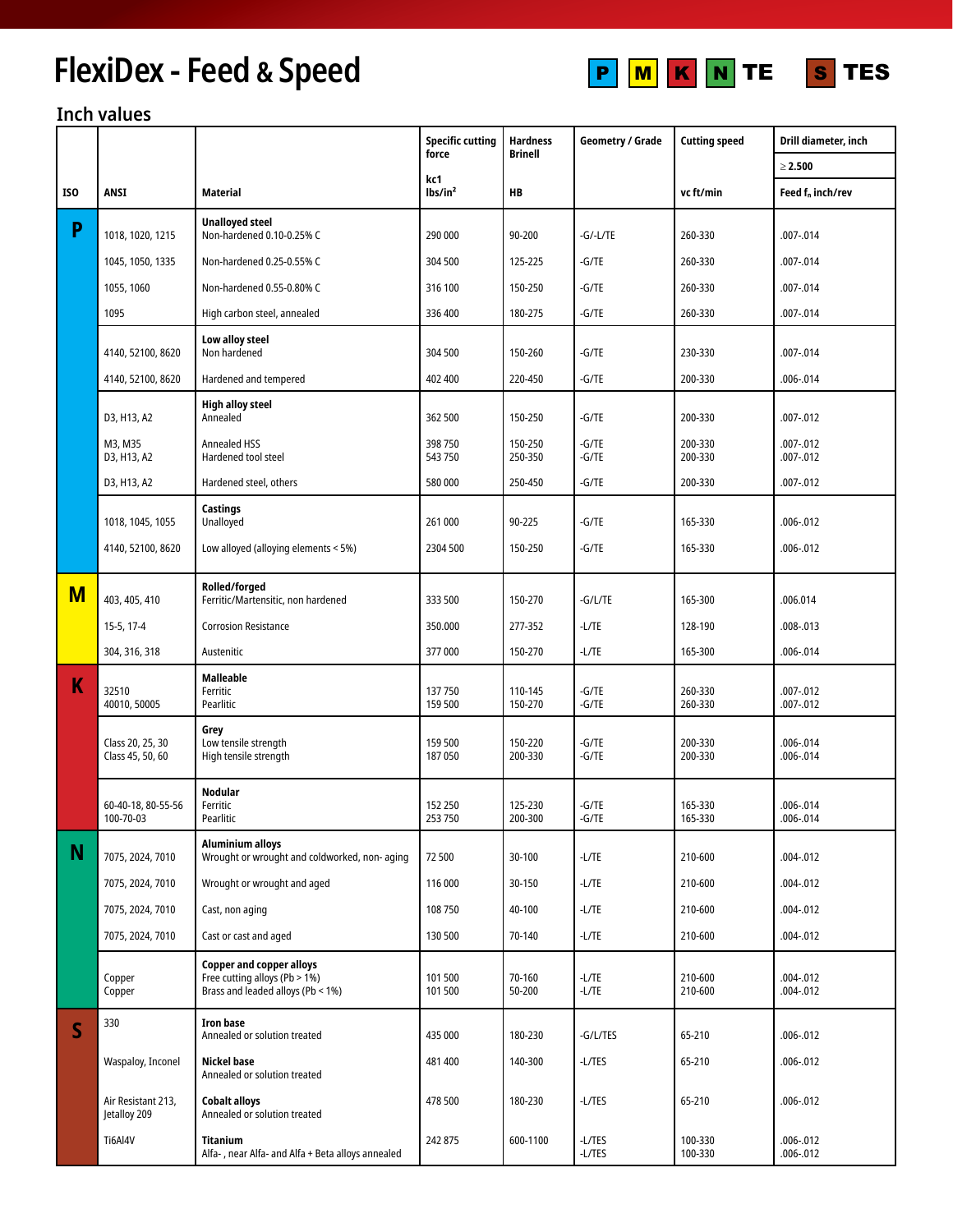# **FlexiDex - Feed & Speed** P M K N TE S TES





|              |                                      |                                                                                                       | Specific                 | <b>Hardness</b><br><b>Brinell</b> | <b>Geometry / Grade</b> | <b>Cutting speed</b> | Drill diameter, mm             |
|--------------|--------------------------------------|-------------------------------------------------------------------------------------------------------|--------------------------|-----------------------------------|-------------------------|----------------------|--------------------------------|
|              |                                      |                                                                                                       | cutting force            |                                   |                         |                      | $\geq 63.50$                   |
| ISO          | ANSI                                 | Material                                                                                              | kc1<br>N/mm <sup>2</sup> | НB                                |                         | vc m/min             | Feed $f_n$ mm/r                |
| P            | 1018, 1020, 1215                     | <b>Unalloyed steel</b><br>Non-hardened 0.10-0.25% C                                                   | 1500                     | 90-200                            | -G/-L/TE                | 80-100               | $0.18 - 0.35$                  |
|              | 1045, 1050, 1335                     | Non-hardened 0.25-0.55% C                                                                             | 1600                     | 125-225                           | -G/TE                   | 80-100               | $0.18 - 0.35$                  |
|              | 1055, 1060                           | Non-hardened 0.55-0.80% C                                                                             | 1700                     | 150-250                           | $-G/TE$                 | 80-100               | $0.18 - 0.35$                  |
|              | 1095                                 | High carbon steel, annealed                                                                           | 1800                     | 180-275                           | $-G/TE$                 | 80-100               | $0.18 - 0.35$                  |
|              | 4140, 52100, 8620                    | Low alloy steel<br>Non hardened                                                                       | 1700                     | 150-260                           | $-G/TE$                 | 70-100               | $0.18 - 0.35$                  |
|              | 4140, 52100, 8620                    | Hardened and tempered                                                                                 | 1900                     | 220-450                           | $-G/TE$                 | 60-100               | $0.18 - 0.35$                  |
|              | D3, H13, A2                          | <b>High alloy steel</b><br>Annealed                                                                   | 1950                     | 150-250                           | $-G/TE$                 | 70-100               | $0.18 - 0.30$                  |
|              | M3, M35<br>D3, H13, A2               | <b>Annealed HSS</b><br>Hardened tool steel                                                            | 2150<br>2900             | 150-250<br>250-350                | $-G/TE$<br>-G/TE        | 70-100<br>60-100     | $0.18 - 0.30$<br>$0.16 - 0.30$ |
|              | D3, H13, A2                          | Hardened steel, others                                                                                | 3100                     | 250-450                           | $-G/TE$                 | 60-100               | $0.16 - 0.30$                  |
|              | 1018, 1045, 1055                     | Castings<br>Unalloyed                                                                                 | 1400                     | 90-225                            | $-G/TE$                 | 50-100               | $0.15 - 0.30$                  |
|              | 4140, 52100, 8620                    | Low alloyed (alloying elements < 5%)                                                                  | 1600                     | 150-250                           | $-G/TE$                 | 50-100               | $0.15 - 0.30$                  |
| M            | 403, 405, 410                        | Rolled/forged<br>Ferritic/Martensitic, non hardened                                                   | 1800                     | 150-270                           | -G/L/TE                 | 50-90                | $0.15 - 0.30$                  |
|              | 16-5, 17-4                           | <b>Corrosion Resistance</b>                                                                           | 1900                     | 277-352                           | $-L/TE$                 | 39-58                | $0.20 - 0.33$                  |
|              | 304, 316, 318                        | Austenitic                                                                                            | 1950                     | 150-275                           | $-L/TE$                 | 50-90                | $0.15 - 0.30$                  |
| Κ            | 32510<br>40010, 50005                | <b>Malleable</b><br>Ferritic<br>Pearlitic                                                             | 790<br>900               | 110-145<br>150-270                | -G/TE<br>-G/TE          | 80-100<br>80-100     | $0.18 - 0.30$<br>$0.18 - 0.30$ |
|              | Class 20, 25, 30<br>Class 45, 50, 60 | Grey<br>Low tensile strength<br>High tensile strength                                                 | 890<br>1100              | 150-220<br>200-330                | $-G/TE$<br>-G/TE        | 60-100<br>60-100     | $0.16 - 0.35$<br>$0.16 - 0.35$ |
|              | 60-40-18, 80-55-56<br>100-70-03      | Nodular<br>Ferritic<br>Pearlitic                                                                      | 900<br>1350              | 125-230<br>200-300                | $-G/TE$<br>$-G/TE$      | 50-100<br>50-100     | $0.16 - 0.35$<br>$0.16 - 0.35$ |
| N            | 7075, 2024, 7010                     | <b>Aluminium alloys</b><br>Wrought or wrought and coldworked, non- aging                              | 400                      | 30-100                            | $-L/TE$                 | 65-130               | $0.10 - 0.30$                  |
|              | 7075, 2024, 7010                     | Wrought or wrought and aged                                                                           | 650                      | 30-150                            | $-L/TE$                 | 65-130               | $0.10 - 0.30$                  |
|              | 7075, 2024, 7010                     | Cast, non aging                                                                                       | 600                      | 40-100                            | $-L/TE$                 | 65-130               | $0.10 - 0.30$                  |
|              | 7075, 2024, 7010                     | Cast or cast and aged                                                                                 | 700                      | 70-140                            | $-L/TE$                 | 65-130               | $0.10 - 0.30$                  |
|              | Copper<br>Copper                     | <b>Copper and copper alloys</b><br>Free cutting alloys (Pb > 1%)<br>Brass and leaded alloys (Pb < 1%) | 550<br>550               | 70-160<br>50-200                  | $-L/TE$<br>$-L/TE$      | 65-130<br>65-130     | $0.10 - 0.30$<br>$0.10 - 0.30$ |
| $\mathsf{S}$ | 330                                  | <b>Iron base</b><br>Annealed or solution treated                                                      | 2400                     | 180-230                           | $-G/TES$                | $20 - 65$            | $0.15 - 0.30$                  |
|              | Waspaloy, Inconel                    | <b>Nickel base</b><br>Annealed or solution treated                                                    | 2650                     | 140-300                           | -L/TES                  | $20 - 65$            | $0.15 - 0.30$                  |
|              | Air Resistant 213,<br>Jetalloy 209   | <b>Cobalt alloys</b><br>Annealed or solution treated                                                  | 2700                     | 180-230                           | -L/TES                  | $20 - 65$            | $0.15 - 0.30$                  |
|              | Ti6Al4V                              | <b>Titanium</b><br>Alfa-, near Alfa- and Alfa + Beta alloys annealed                                  | 1400                     | 600-1100                          | -L/TES<br>$-L/TES$      | $30 - 60$<br>30-100  | $0.15 - 0.30$<br>$0.15 - 0.30$ |